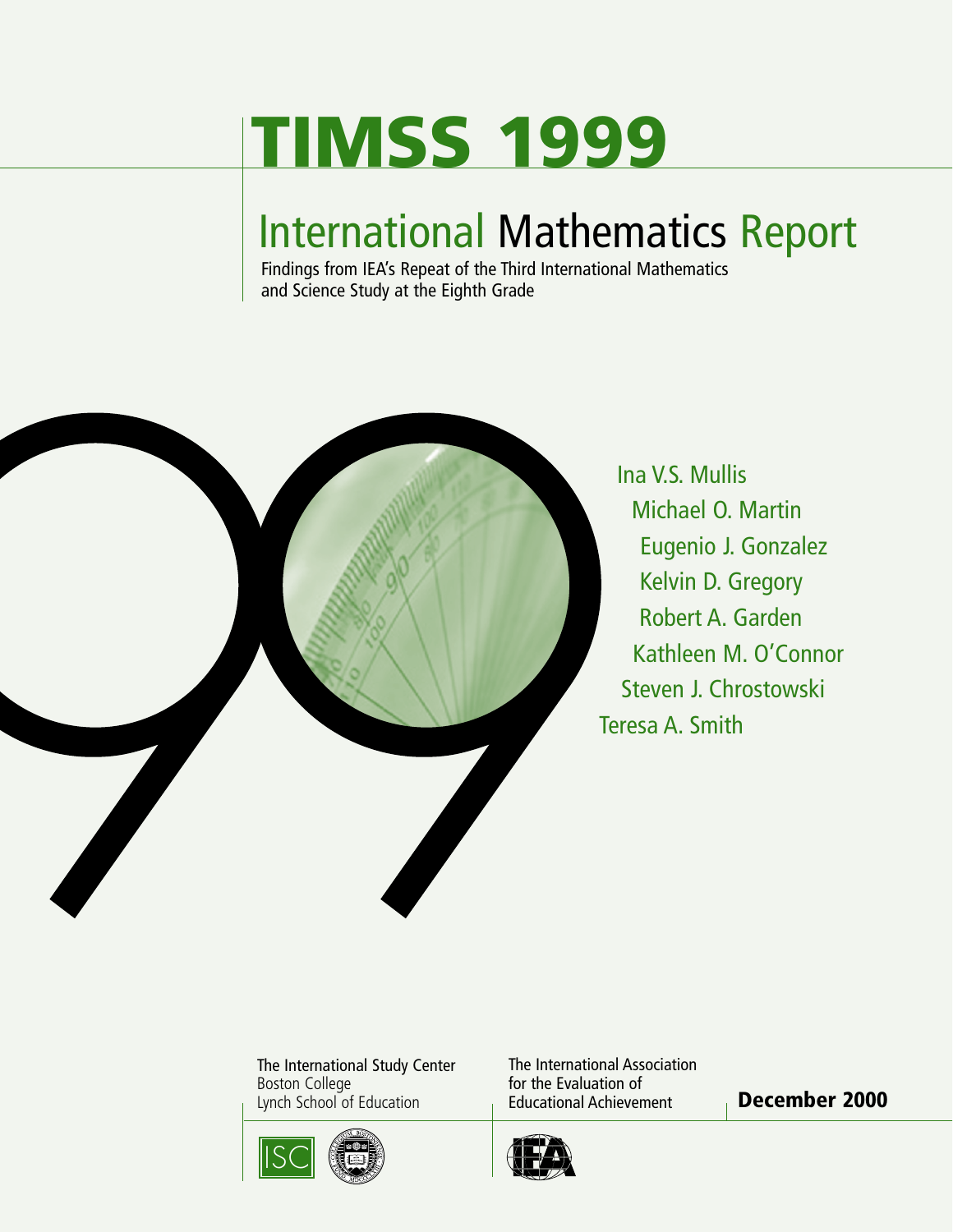## **CONTENTS**

© 2000 International Association for the Evaluation of Educational Achievement (IEA)

TIMSS 1999 International Mathematics Report / by Ina V.S. Mullis, Michael O. Martin, Eugenio J. Gonzalez, Kelvin D. Gregory, Robert A. Garden, Kathleen M. O'Connor, Steven J. Chrostowski, Teresa A. Smith

Publisher: International Study Center Lynch School of Education Boston College

Library of Congress Catalog Card Number: 00-110266

ISBN 1-889938-15-7

For more information about TIMSS contact:

The International Study Center Lynch School of Education Campion Hall 332 Boston College Chestnut Hill, MA 02467 United States

For information on ordering this report, write to the above address or call  $+1-617-552-1600$ 

This report also is available on the World Wide Web: http://www.timss.org

Funding for the international coordination of TIMSS 1999 was provided by the National Center for Education Statistics of the U.S. Department of Education, the U.S. National Science Foundation, the World Bank, and participating countries. Each participating country was responsible for funding national project costs and implementing TIMSS 1999 in accordance with the international procedures.

Boston College is an equal opportunity, affirmative action employer.

Printed and bound in the United States

## **1 EXECUTIVE SUMMARY**

- **4 Students' Mathematics Achievement**
- **5** Students' Home Environment and **Attitudes Towards Mathematics**
- **6 The Mathematics Curriculum**
- **7 Instructional Contexts and Practices**
- **9** School Factors

**I**

**S**

## **11 INTRODUCTION**

- **13 What is TIMSS?**
- **13 What is TIMSS 1999?**
- **14 Who Conducted TIMSS 1999?**
- **15 Which Countries Participated? 16 Exhibit 1**
	- Countries Participating in TIMSS 1999
- **18 What is the Comparability Across the Grades and Ages Tested?**
- **19 Exhibit 2** Information About the Students Tested in TIMSS 1999
- **20 What Was the Nature of the Mathematics Test?**
- **22 How Do Country Characteristics Differ?**
- **24 Exhibit 3** Selected Characteristics of TIMSS 1999 Countries **25 Exhibit 4**
	- Selected Economic Indicators of TIMSS 1999 Countries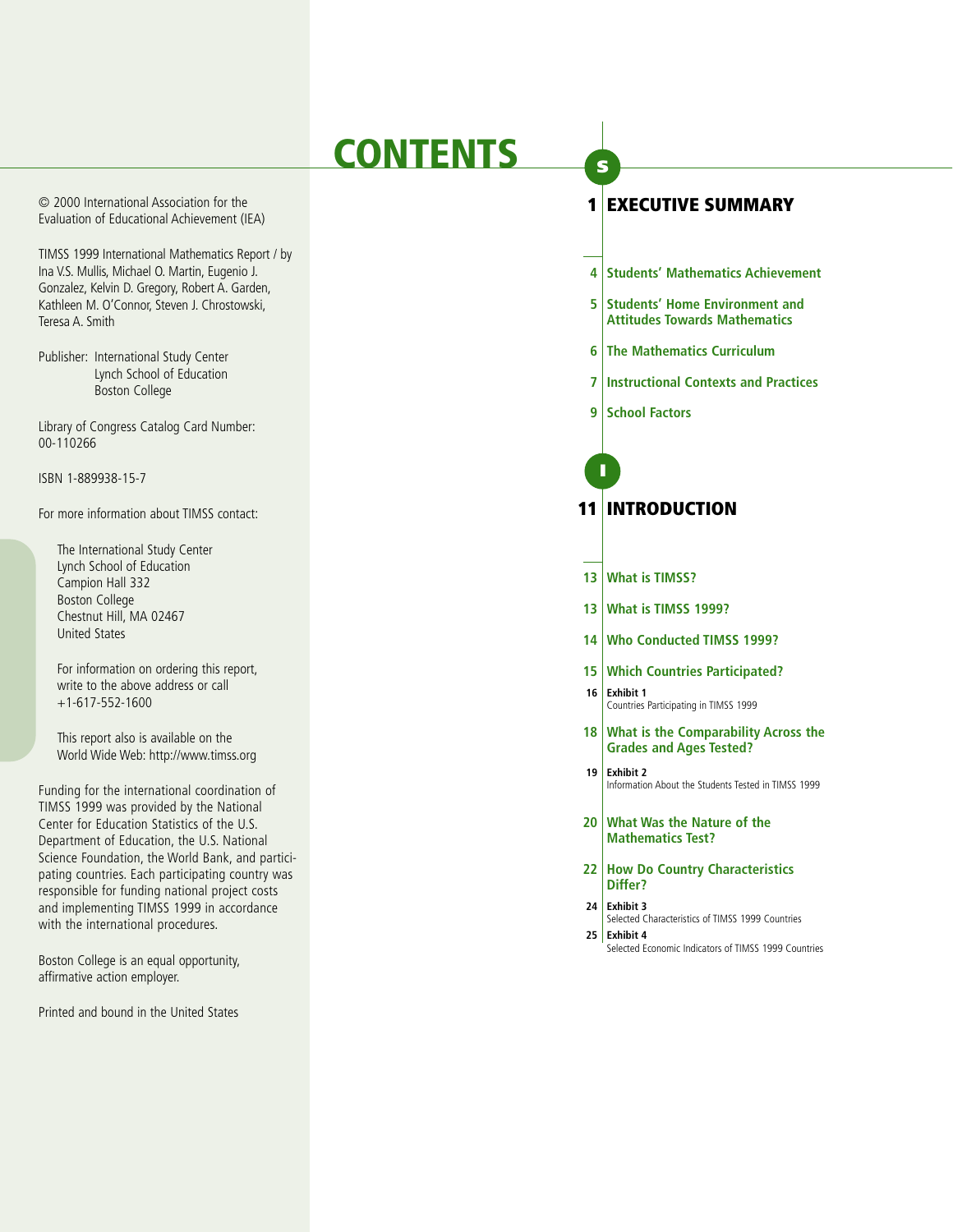## **27 CHAPTER 1**

International Student Achievement in Mathematics

**1 2**

#### **29 How Do Countries Differ in Mathematics Achievement?**

- **32 Exhibit 1.1** Distribution of Mathematics Achievement **33 Exhibit 1.2**
- Multiple Comparisons of Average Mathematics Achievement
- **34 How Has Mathematics Achievement Changed Since 1995?**
- **36 Exhibit 1.3** Trends in Mathematics Achievement
- **37 Exhibit 1.4** Mathematics Achievement for TIMSS 1999 Countries That Participated in 1995 at Both the Fourth and Eighth Grades in Relation to the Average Across These Countries
- **38 How Do Countries Compare with International Benchmarks of Mathematics Achievement?**
- **42 Exhibit 1.5** TIMSS 1999 International Benchmarks of Mathematics Achievement
- **43 Exhibit 1.6** Percentages of Students Reaching TIMSS 1999 International Benchmarks of Mathematics Achievement

**44 Exhibit 1.7** Trends in Percentages of Students Reaching the TIMSS 1999 Top 10% International Benchmark of Mathematics Achievement

#### **45 Exhibit 1.8** Trends in Percentages of Students Reaching the TIMSS 1999 Upper Quarter International Benchmark of Mathematics Achievement

**46 Exhibit 1.9**

Trends in Percentages of Students Reaching the TIMSS 1999 Median International Benchmark of Mathematics Achievement

**47 Exhibit 1.10**

Trends in Percentages of Students Reaching the TIMSS 1999 Lower Quarter International Benchmark of Mathematics Achievement

**48 What Are the Gender Differences in Mathematics Achievement?** 

#### **50 Exhibit 1.11**

Average Mathematics Achievement by Gender **51 Exhibit 1.12**

Percentages of Girls and Boys Reaching Each Country's Own Upper Quarter and Median Levels of Mathematics Achievement

**52 Exhibit 1.13**

Trends in Average Mathematics Achievement by Gender **53 Exhibit 1.14**

Trends in Gender Differences in Average Mathematics Achievement

## **55 CHAPTER 2**

Performance at International Benchmarks

- **57 How Were the Benchmark Descriptions Developed?**
- **58 How Should the Descriptions be Interpreted**
- **59 Item Examples and Student Performance**
- **60 Achievement at the Top 10% Benchmark**
- **61 Exhibit 2.1** Description of Top 10% TIMSS International Benchmark of Mathematics Achievement
- **64 Exhibit 2.2–2.5** Top 10% TIMSS International Benchmark Example Items

#### **68 Achievement at the Upper Quarter Benchmark**

- **69 Exhibit 2.6** Description of Upper Quarter TIMSS International Benchmark of Mathematics Achievement
- **72 Exhibit 2.7–2.11** Upper Quarter TIMSS International Benchmark Example Items

#### **78 Achievement at the Median Benchmark**

#### **79 Exhibit 2.12**

Description of Median TIMSS International Benchmark of Mathematics Achievement

**80 Exhibit 2.13-2.15** Median TIMSS International Benchmark Example Items

- **84 Achievement at the Lower Quarter Benchmark**
- **85 Exhibit 2.16** Description of Lower Quarter TIMSS International Benchmark of Mathematics Achievement
- **86 Exhibit 2.17–2.20** Lower Quarter TIMSS International Benchmark Example Items

#### **90 What Issues Emerge from the Benchmark Descriptions?**

## **91 CHAPTER 3**

**3**

Average Achievement in the Mathematics Content Areas

#### **94 How Does Achievement Differ Across Mathematics Content Areas?**

- **96 Exhibit 3.1** Average Achievement in Mathematics Content Areas
- **99 In Which Content Areas Are Countries Relatively Strong or Weak?**
- **102 Exhibit 3.2** Profiles of Relative Performance in Mathematics Content Areas

#### **104 What Are the Gender Differences in Achievement for the Content Areas?**

**106 Exhibit 3.3** Average Achievement in Mathematics Content Areas by Gender

#### **108 What Changes Have Occurred in Content Area Achievement?**

**110 Exhibit 3.4** Trends in Average Percent Correct in Mathematics Content Areas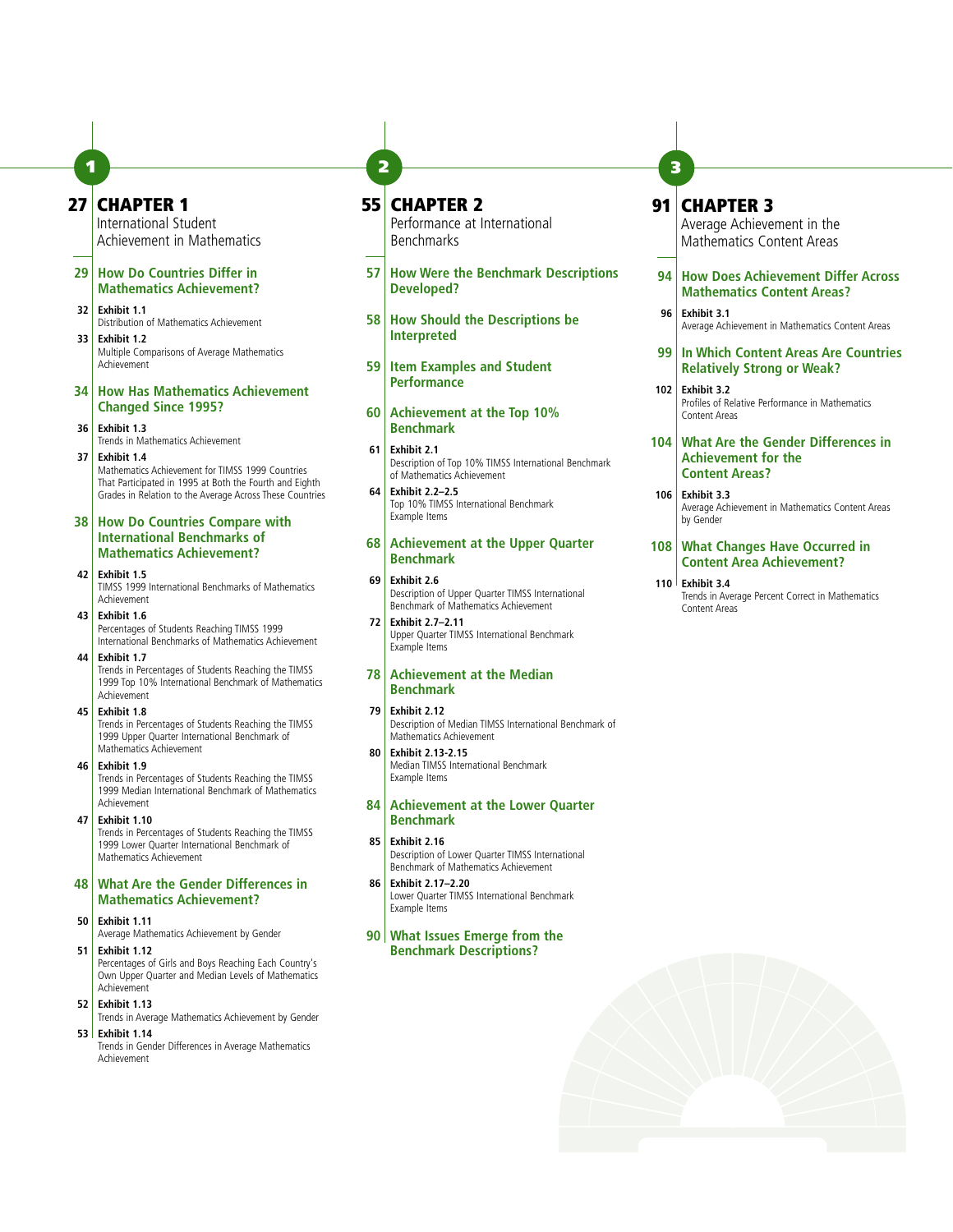## **CONTENTS <sup>4</sup>**

#### **113 CHAPTER 4**

Students' Backgrounds and Attitudes Towards Mathematics

#### **115 What Educational Resources Do Students Have in Their Homes?**

- **118 Exhibit 4.1** Index of Home Educational Resources (HER)
- **122 Exhibit 4.2** Frequency with Which Students Speak Language of the Test at Home
- **123 Exhibit 4.3** Trends in Frequency with Which Students Speak Language of the Test at Home
- **124 Exhibit 4.4** Students' Expectations for Finishing School

#### **125 How Much of Their Out-of-School Time Do Students Spend on Homework During the School Week?**

- **128 Exhibit 4.5** Index of Out-of-School Study Time (OST)
- **130 Exhibit 4.6** Trends in Index of Out-of-School Study Time (OST)

**131 Exhibit 4.7** Total Amount of Out-of-School Time Students Spend Studying Mathematics or Doing Mathematics Homework on a Normal School Day

#### **132 How Do Students Perceive Their Ability in Mathematics?**

- **134 Exhibit 4.8** Index of Students' Self-Concept in Mathematics (SCM)
- **136 Exhibit 4.9** Index of Students' Self-Concept in Mathematics (SCM) by Gender

#### **137 What Are Students' Attitudes Towards Mathematics?**

#### **140 Exhibit 4.10**

Index of Students' Positive Attitudes Towards Mathematics (PATM)

- **142 Exhibit 4.11** Index of Positive Attitudes Towards Mathematics (PATM) by Gender
- **143 Exhibit 4.12** Trends in Index of Positive Attitudes Towards Mathematics (PATM)
- **144 Exhibit 4.13** Trends in Gender Differences in Percentages of Students

at High Level of Index of Positive Attitudes Towards Mathematics (PATM)

### **145 CHAPTER 5**

**5**

The Mathematics Curriculum

- **148 Does Decision Making About the Intended Curriculum Take Place at the National or Local Level?**
- **149 Exhibit 5.1** Mathematics Curriculum
- **150 How Do Countries Support and Monitor Curriculum Implementation?**
- **151 Exhibit 5.2** Methods Used to Support or Monitor Curriculum Implementation
- **152 What Countries Have Public Examinations in Mathematics?**
- **153 Exhibit 5.3** Public Examinations in Mathematics
- **154 What Countries Have System-Wide Assessment in Mathematics?**
- **155 Exhibit 5.4** System-Wide Assessments in Mathematics
- **156 How Much Instructional Time Is Recommended for Mathematics?**
- **158 Exhibit 5.5** Instructional Time for Mathematics
- **160 How Do Countries Deal with Individual Differences?**
- **161 Exhibit 5.6** Differentiation of Instruction for Students with Different Abilities or Interests
- **162 What Are the Major Characteristics of the Intended Curriculum?**
- **163 Exhibit 5.7** Emphasis on Approaches and Processes
- **164 What Mathematics Content Do Teachers Emphasize at the Eighth Grade?**
- **165 Exhibit 5.8** Subject Matter Emphasized Most in Mathematics Class
- **166 Are There National or Regional Policies on Using Calculators?**
- **167 Exhibit 5.9** Policy On Calculator Usage
- **168 What Mathematics Topics Are Included in the Intended Curriculum?**
- **170 Exhibit 5.10**
- Mathematics Topics Included in the TIMSS Questionnaires **172 Exhibit 5.11**

Mathematics Topics in the Intended Curriculum for At Least 90% of Students, Up to and Including Eighth Grade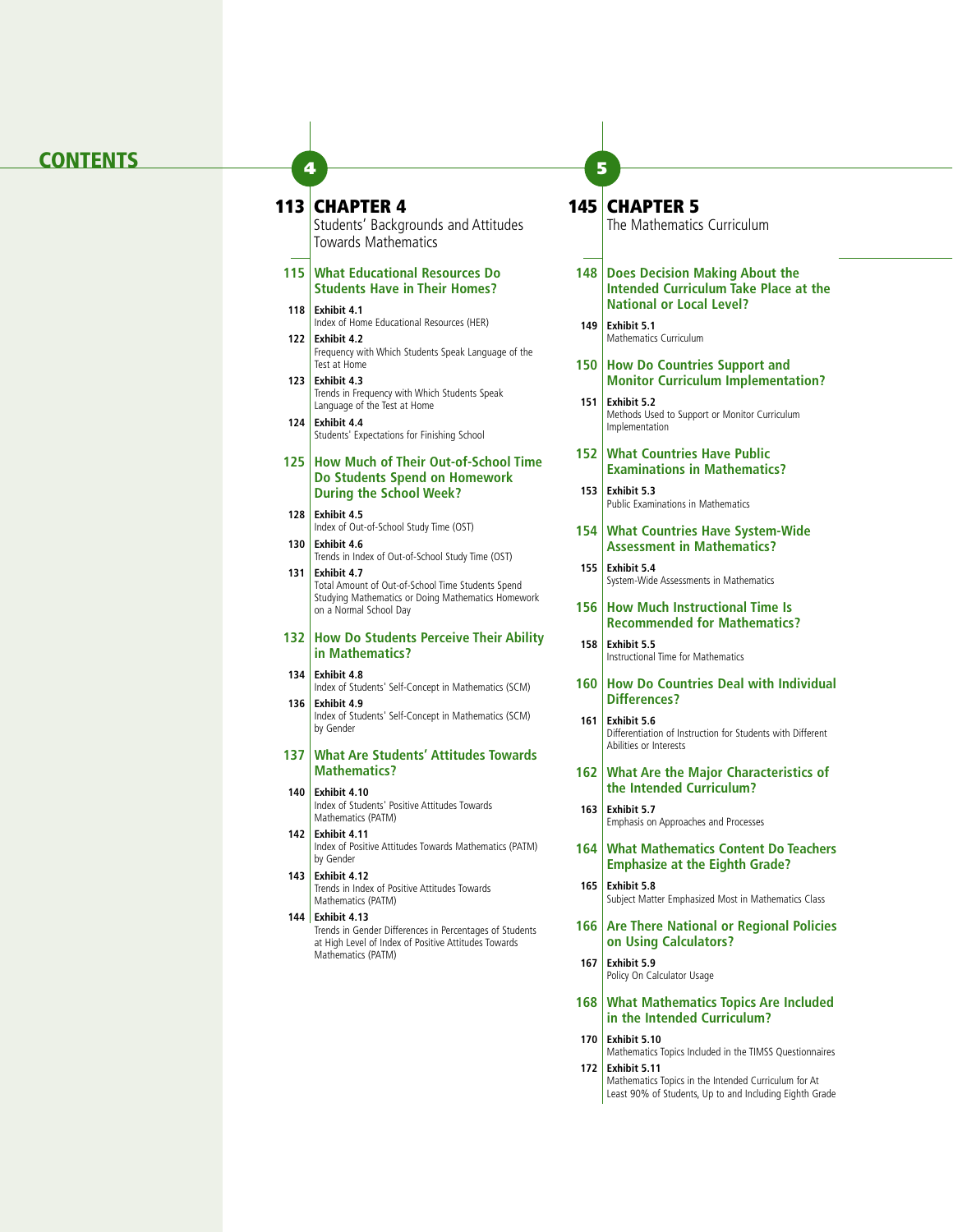### **183 CHAPTER 6**

**6**

Teachers and Instruction

#### **187 What Preparation Do Teachers Have for Teaching Mathematics?**

- **188 Exhibit 6.1** Age and Gender of Teachers
- **189 Exhibit 6.2** Preparation to Teach Mathematics
- **192 Exhibit 6.3** Index of Teachers' Confidence in Preparation to Teach Mathematics (CPTM)

#### **194 How Much School Time Is Devoted to Mathematics Instruction?**

- **196 Exhibit 6.4** Mathematics Instructional Time at Grade 8
- **197 Exhibit 6.5** Number of Hours Mathematics Is Taught Weekly
- **198 Exhibit 6.6** Trends in Number of Hours Mathematics Is Taught Weekly **199 Exhibit 6.7**
- Frequency of Outside Interruption During Mathematics Lessons

#### **200 What Activities Do Students Do in Their Mathematics Lessons?**

- **203 Exhibit 6.8**
- Mathematics Class Size **204 Exhibit 6.9**
- Trends in Mathematics Class Size
- **205 Exhibit 6.10**
- Time Spent on Various Activities in Mathematics Class **206 Exhibit 6.11**
- Students Doing Various Activities in Mathematics Class **207 Exhibit 6.12**
- Presentational Modes Used in Mathematics Class **208 Exhibit 6.13** Index of Teachers' Emphasis on Mathematics Reasoning
- and Problem-Solving (EMRPS) **210 Exhibit 6.14**

Trends in Index of Teachers' Emphasis on Mathematics Reasoning and Problem-Solving (EMRPS)

- **211 How Are Calculators and Computers Used?**
- **213 Exhibit 6.15**
	- Calculator Use in Mathematics Class
- **214 Exhibit 6.16** Index of Emphasis on Calculators in Mathematics Class (ECMC)
- **216 Exhibit 6.17** Trends in Index of Emphasis on Calculators in Mathematics Class (ECMC)
- **217 Exhibit 6.18** Frequency of Computer Use in Mathematics Class
- **218 Exhibit 6.19** Trends in Frequency of Computer Use in Mathematics Class **219 Exhibit 6.20**
- Access to the Internet and Use of the Internet for Mathematics Projects

#### **220 What Are the Roles of Homework and Assessment?**

#### **222 Exhibit 6.21**

Index of Teachers' Emphasis on Mathematics Homework (EMH)

#### **224 Exhibit 6.22**

Trends in Index of Teachers' Emphasis on Mathematics Homework (EMH)

#### **225 Exhibit 6.23**

Types of Assessment Teachers Give Quite A Lot or A Great Deal of Weight

**Tested by TIMSS? 176 Exhibit 5.12**

**173 Have Students Been Taught the Topics**

- Percentages of Students Taught Fractions and Number Sense Topics
- **178 Exhibit 5.13** Percentages of Students Taught Measurement Topics **179 Exhibit 5.14**
- Percentages of Students Taught Data Representation, Analysis, and Probability Topics
- **180 Exhibit 5.15** Percentages of Students Taught Geometry Topics
- **181 Exhibit 5.16** Percentages of Students Taught Algebra Topics
- **182 Can Meaningful Comparisons Be Made Between the Intended and Implemented Curriculum?**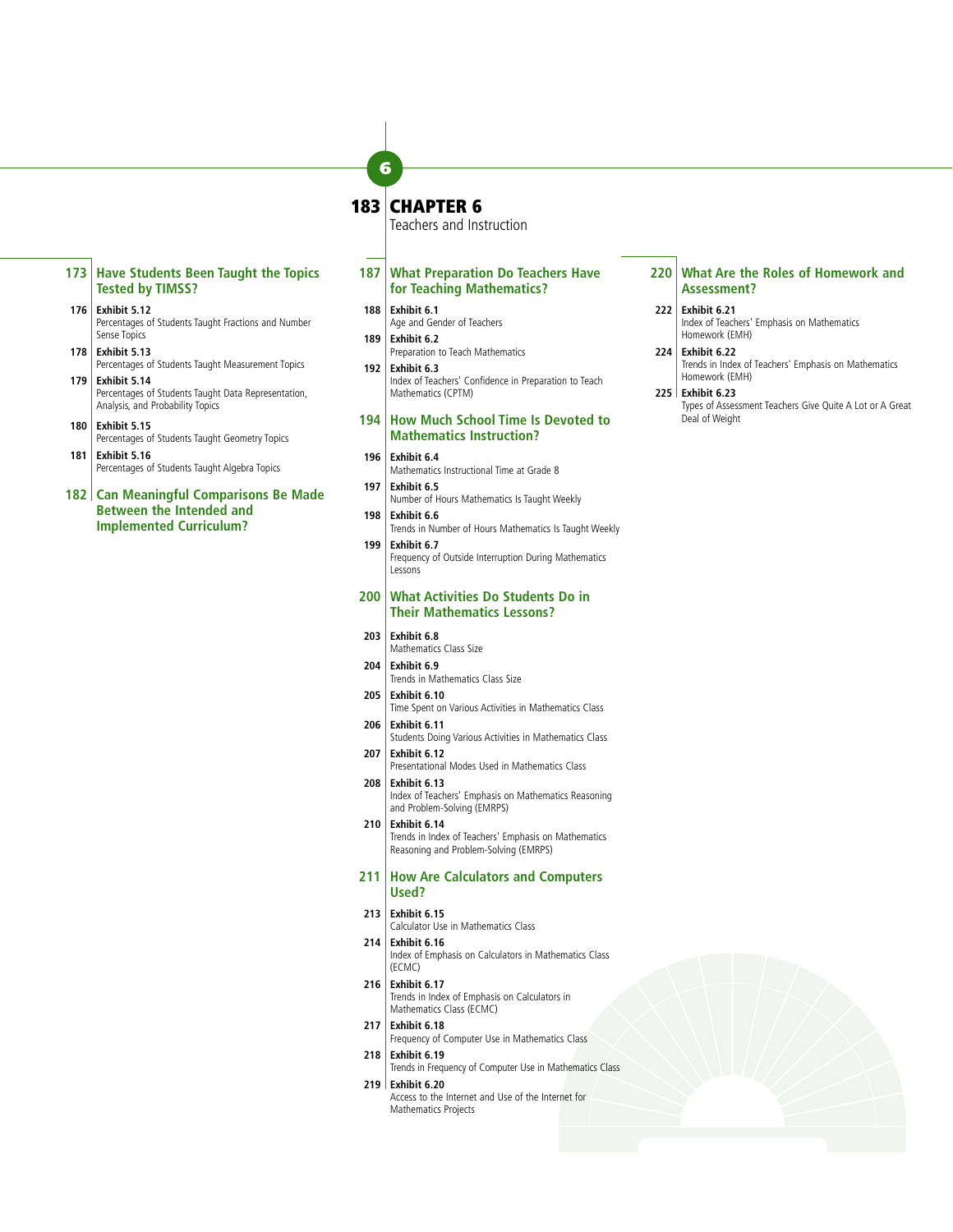#### **CONTENTS**

## **227 CHAPTER 7**

**7**

School Contexts for Learning and Instruction

#### **229 What School Resources Are Available to Support Mathematics Learning?**

**232 Exhibit 7.1** Index of Availability of School Resources for Mathematics Instruction (ASRMI) **234 Exhibit 7.2**

Trends in Index of Availability of School Resources for Mathematics Instruction (ASRMI)

#### **235 What Is the Role of the School Principal?**

**236 Exhibit 7.3** Time Principal Spends on Various School-Related **Activities** 

#### **237 What Are the Schools' Expectations of Parents?**

**238 Exhibit 7.4** Schools' Expectations for Parental Involvement

#### **239 How Serious Are School Attendance Problems?**

**240 Exhibit 7.5** Index of Good School and Class Attendance (SCA)

**242 Exhibit 7.6** Frequency and Seriousness of Student Attendance Problems

#### **243 How Safe and Orderly Are Schools?**

- **244 Exhibit 7.7**
	- Frequency and Seriousness of Student Behavior Threatening an Orderly School Environment
- **246 Exhibit 7.8** Frequency and Seriousness of Student Behavior Threatening a Safe School Environment

## **249 REFERENCE 1**

**1**

**R**

Students' Backgrounds and Attitudes Towards Mathematics

- **250 Exhibit R1.1** Educational Aids in the Home: Dictionary, Study Desk/Table, and Computer
- **251 Exhibit R1.2** Trends in Educational Aids in the Home
- **252 Exhibit R1.3** Number of Books in the Home
- **253 Exhibit R1.4** Trends in Number of Books in the Home
- **254 Exhibit R1.5** Highest Level of Education of Either Parent
- **256 Exhibit R1.6**  Country Modifications to the Definitions of Educational Levels for Parents' Education or Students' Expectations for Finishing School
- **258 Exhibit R1.7** Students' Perception of the Importance of Various Activities
- **259 Exhibit R1.8** Students' Perception of Their Mothers' View of the Importance of Various Activities
- **260 Exhibit R1.9** Students' Perception of Their Friends' View of the Importance of Various Activities
- **261 Exhibit R1.10** Why Students Need to Do Well in Mathematics
- **262 Exhibit R1.11** Students' Daily Out-of-School Study Time
- **263 Exhibit R1.12** Trends in Students' Daily Out-of-School Study Time
- **264 Exhibit R1.13** Students' Daily Leisure Time
- **265 Exhibit R1.14** Students' Reports That Mathematics Is Not One of Their Strengths
- **266 Exhibit R1.15** Students' Liking Mathematics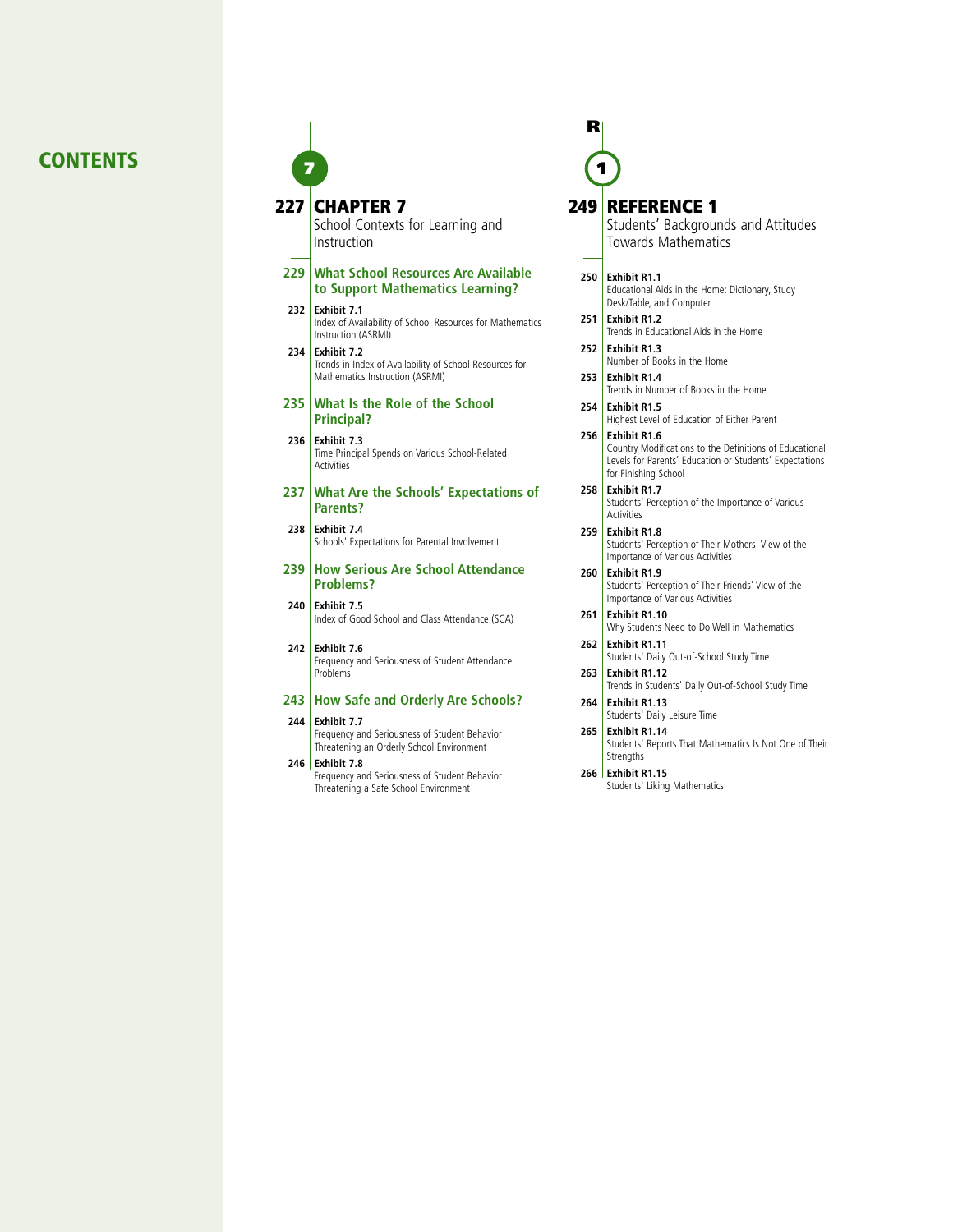## **267 REFERENCE 2**

The Mathematics Curriculum

#### **268 Exhibit R2.1**

**2**

**R**

Achievement Standards in Mathematics **269 Exhibit R2.2**

Organization of Mathematics Instruction **270 Exhibit R2.3**

Detailed Information About Topics in the Intended Curriculum, Up to and Including Eighth Grade - Fractions and Number Sense

**272 Exhibit R2.4** Detailed Information About Topics in the Intended Curriculum, Up to and Including Eighth Grade - Measurement

#### **273 Exhibit R2.5**

Detailed Information About Topics in the Intended Curriculum, Up to and Including Eighth Grade - Data Representation, Analysis, and Probability

#### **274 Exhibit R2.6** Detailed Information About Topics in the Intended Curriculum, Up to and Including Eighth Grade - Geometry

**275 Exhibit R2.7** Detailed Information About Topics in the Intended Curriculum, Up to and Including Eighth Grade - Algebra

**276 Exhibit R2.8** When Fractions and Number Sense Topics Are Taught

**277 Exhibit R2.9** When Measurement Topics Are Taught

**278 Exhibit R2.10** When Data Representation, Analysis, and Probability Topics Are Taught

#### **279 Exhibit R2.11** When Geometry Topics Are Taught

**280 Exhibit R2.12** When Algebra Topics Are Taught

## **281 REFERENCE 3**

Teachers and Instruction

#### **282 Exhibit R3.1**

**3**

**R**

Teachers' Major Area of Study in Their BA, MA, or Teacher Training Certification

**284 Exhibit R3.2** Teachers' Confidence in Their Preparation to Teach Mathematics Topics

**286 Exhibit R3.3** Shortages of Teachers Qualified to Teach Mathematics Affecting Capacity to Provide Instruction **288 Exhibit R3.4**

#### Percentage of Students Whose Mathematics Teachers Agree or Strongly Agree with Statements About the Nature of Mathematics and Mathematics Teaching

- **290 Exhibit R3.5** Percentage of Students Whose Mathematics Teachers Think Particular Abilities Are Very Important for Students' Success in Mathematics in School
- **292 Exhibit R3.6** Average Number of Instructional Days in the School Year
- **293 Exhibit R3.7** Instructional Time in School
- **294 Exhibit R3.8** How Teachers Spend Their Formally Scheduled School Time
- **295 Exhibit R3.9** Asking Students to Do Problem-Solving Activities or Computation During Mathematics Lessons
- **296 Exhibit R3.10** Trends in Asking Students to Do Problem-Solving Activities During Most or Every Mathematics Lesson
- **297 Exhibit R3.11** Students Using Things from Everyday Life in Solving Mathematics Problems
- **298 Exhibit R3.12** Students' Reports on Frequency of Calculator Use in Mathematics Class

**299 Exhibit R3.13** Trends in Students' Reports on Frequency of Calculator Use in Mathematics Class

- **300 Exhibit R3.14** Ways in Which Calculators Are Used
- **301 Exhibit R3.15** Amount of Mathematics Homework
- **302 Exhibit R3.16** Assigning Mathematics Homework Based on Projects and Investigations\*
- **303 Exhibit R3.17** Frequency of Having a Quiz or Test in Mathematics Class

## **R**

**4**

### **305 REFERENCE 4**

School Contexts for Learning and Instruction

#### **306 Exhibit R4.1**

Shortages or Inadequacies in General Facilities and Materials That Affect Schools' Capacity to Provide Instruction in Mathematics Some or A Lot

#### **307 Exhibit R4.2**

Shortages or Inadequacies in Equipment and Materials for Mathematics Instruction That Affect Schools' Capacity to Provide Instruction in Mathematics Some or A Lot

#### **308 Exhibit R4.3**

Availability of Computers for Instructional Purposes **309 Exhibit R4.4**

Schools' Access to the Internet